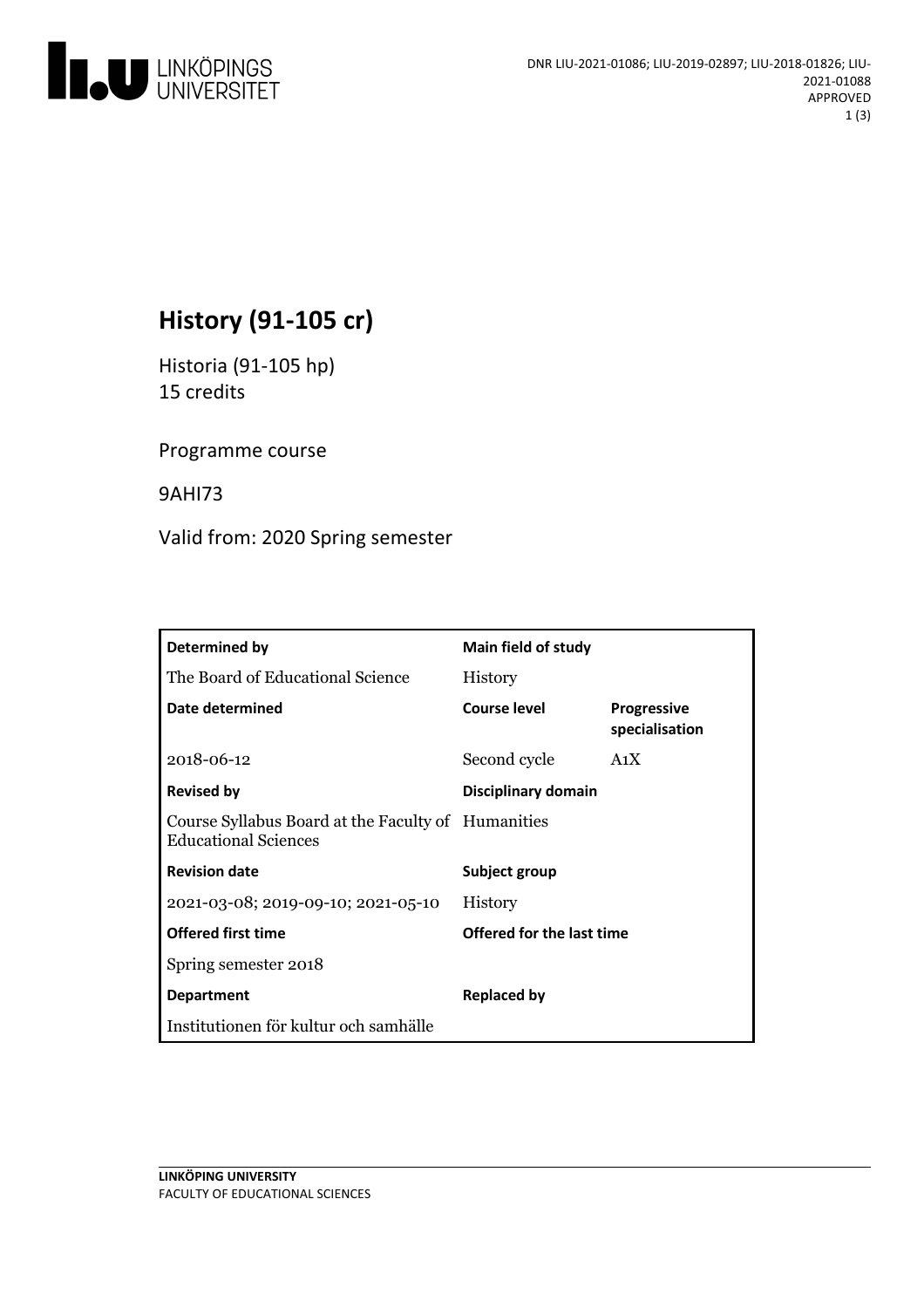# Course offered for

Secondary School Teacher Programme with a specialization in Teaching in the Upper-Secondary School

### Examination

Applies to all courses regardless of grading scale.

Students failing an exam covering either the entire course or part of the course two times are entitled to have a new examiner appointed for the reexamination.

If the course has a three-graded grading scale (U - VG), following applies:

Students who have passed an examination may not retake it in order to improve their grades.

The following applies to courses that include a compulsory component:

If special circumstances prevail, and if it is possible with consideration of the nature of the compulsory component, the examiner may decide to replace the compulsory component with another equivalent component.

If the LiU coordinator for students with disabilities has granted a student the right to an adapted examination for a written examination in an examination hall, the student has the right to it.

If the coordinator has recommended for the student an adapted examination or alternative form of examination, the examiner may grant this if the examiner assesses that it is possible, based on consideration of the course objectives.

An examiner may also decide that an adapted examination or alternative form of examination if the examiner assessed that special circumstances prevail, and the examiner assesses that it is possible while maintaining the objectives of the course.

#### Grades

Three-grade scale, U, G, VG